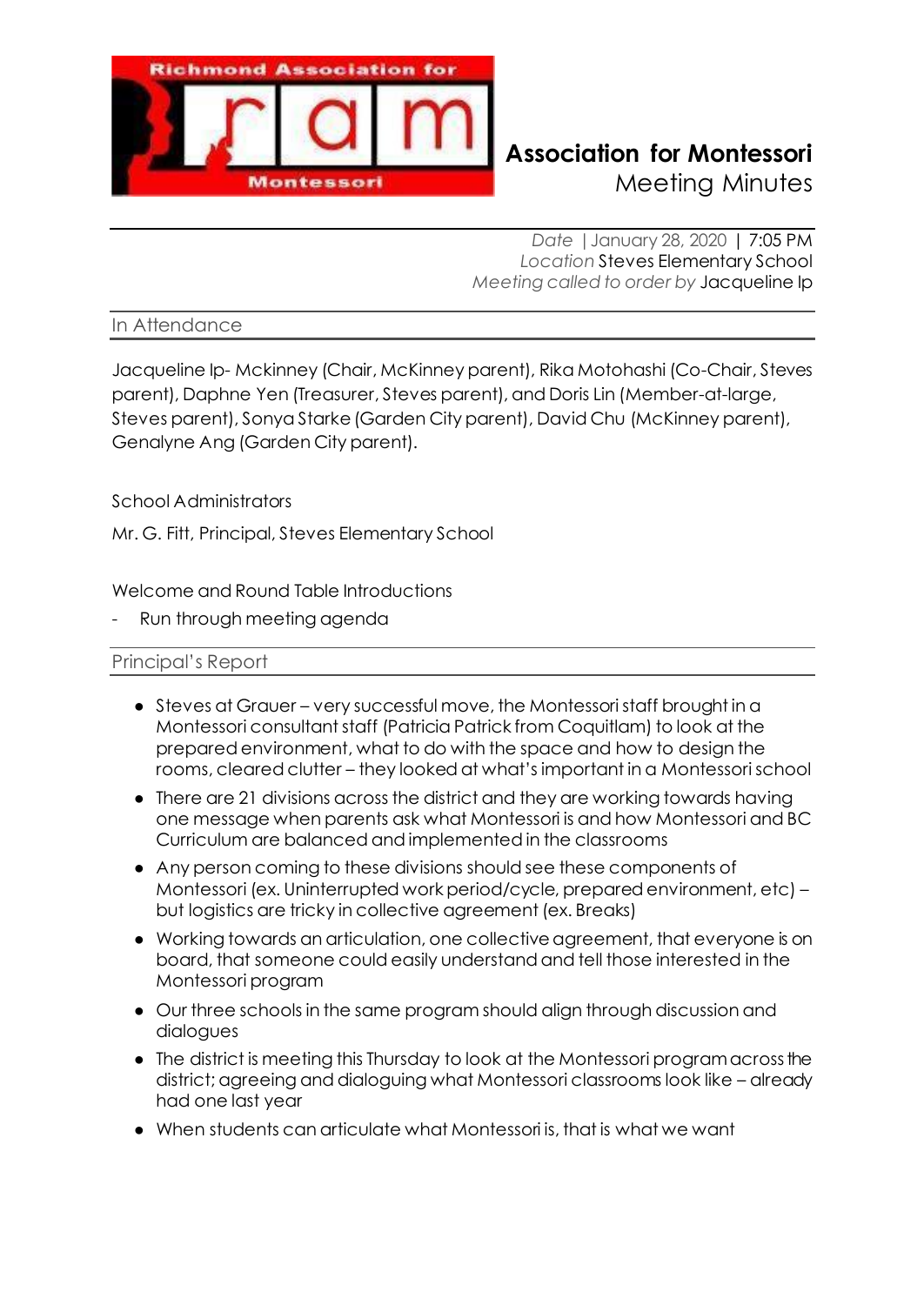

# **Richmond Association for Montessori**

Meeting Minutes

## Adoption of Agenda

Agenda circulated and accepted.

# RAM Reports

# Chair Report

- Fundraising and Cash Infusion school district took over Montessori spending, \$3600 materials + \$1400 insurance of materials – so each school has \$5000 per year. For about 2 years, we didn't have very much we were looking to spend, that was the time we decided to up our spending in the classrooms and bursaries for faculty members.
- How long can we continue the cash infusion now that we're finally caught up? We should think about this for the next meeting and look at how each school is spending and whether it needs to be trimmed.

# Treasurer Report

- Daphne Yen gave us an update on RAM financial status.
- Budget is at \$12K and our donation was \$10K.
- Finally got the invoice from Garden City from last year- ready to issue cheque.

### Old Business

Parent Education Night

- Garden City teachers are opened for afternoons, not evenings
- Steves teachers are taxed with school movement, tough to lead the sessions
- Perhaps if McKinney hosts, some Steves teachers would join

2019/2020 Subsidy Spending update by school

- Still thinking about how to best use the money (Steves)
- Garden City has spent it, just waiting for the invoices
- McKinney to be updated

Clip 'n Climb Fundraiser – February 23rd

- Event is closed to public, from 5pm-6pm one hour climbing period
- \$23/person for the one hour
- 35 slots, will move up if we fill the slots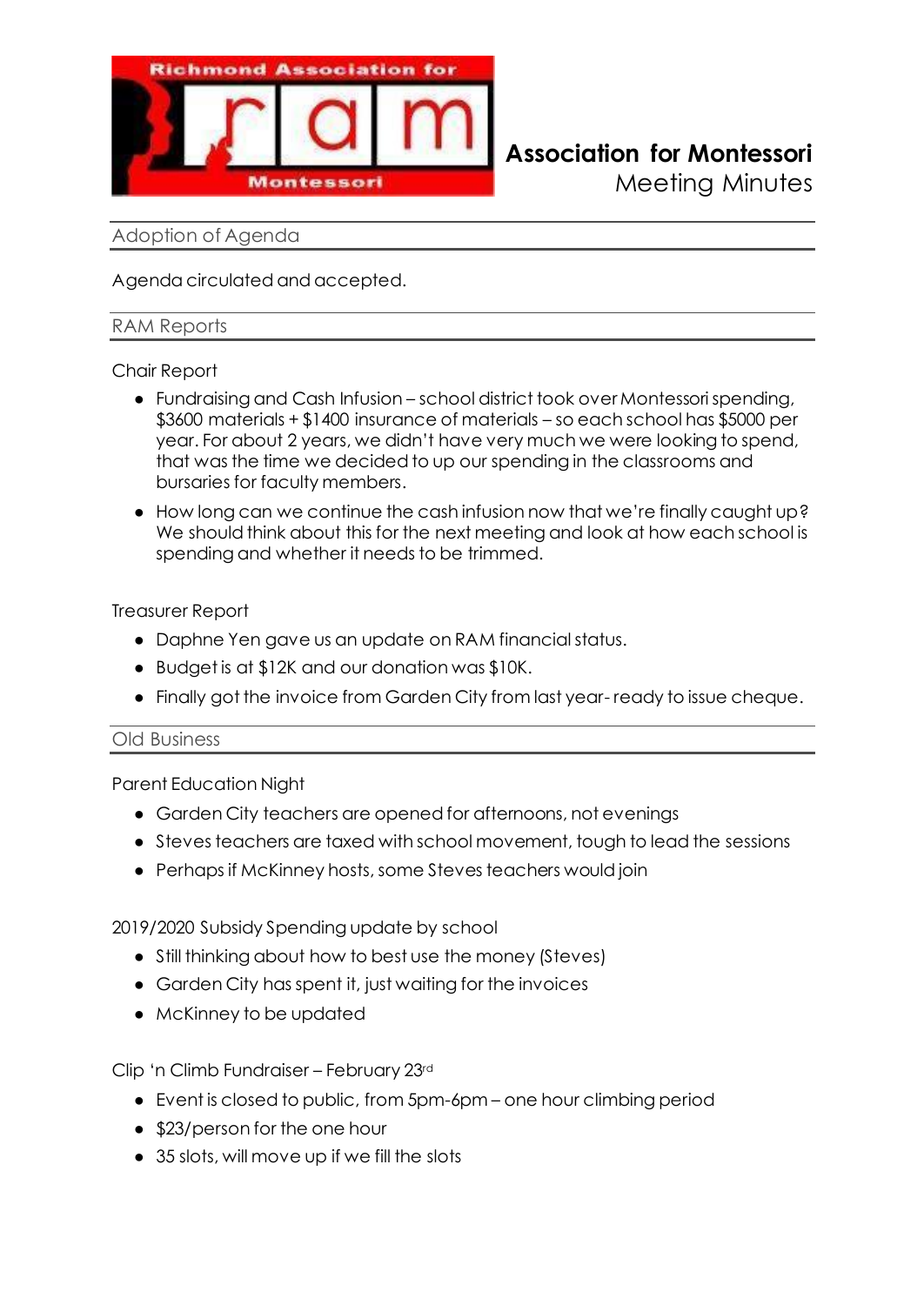

# **Richmond Association for Montessori** Meeting Minutes

- Low maintenance fundraiser they get charged and RAM gets \$11.50 per ticket
- Parents should stay to help their child recommended 1 adult to 4 kids

Other Ongoing Fundraisers:

- Mabel's Labels Go to their website and click on "Support a Fundraiser" and type RAM. We should put another reminder on school websites, notices
- Flip Give for online shopping Indigo has 17% cashback right now. \$100 gift card gives \$17 back. 3% back for Amazon. There are other retailers so take a look!
- We should coordinate with the schools to have messages from RAM sent (Rika to coordinate with Steves to remind parents of fundraisers monthly)
- Flip Give also has a referral link if you have large groups that needs to fundraise

Scholarship Program

- Rika Motohashi to contact Dave Partridge liason among high schools. Phone number: 668-6000 ext. 1547, email dpatridge@sd38.bc.ca
- Piggy backing on what other scholarships are out there RAM's Grade 12 scholarship: Applicants are required to write about how Montessori has helped in their education
- \$500 student scholarship.

Approval of Minutes from Last Meeting

Meeting's minutes circulated and approved.

New Business

Teacher Bursary Program

- To do this fairly, so that all teachers had a chance, RAM has a tier system for the first year of their continuing education, \$1000 max, then \$1200 next year, and \$1500 the following year.
- Preapproval is for reimbursement of \$300 right away, and at the last meeting of the year (AGM), execs will see how many applicants there are to determine how much is left in the pool to be topped up
- The goal is to subsidize for one year of schooling, once. Cannot apply for two school years if one year's course spans over two school years.